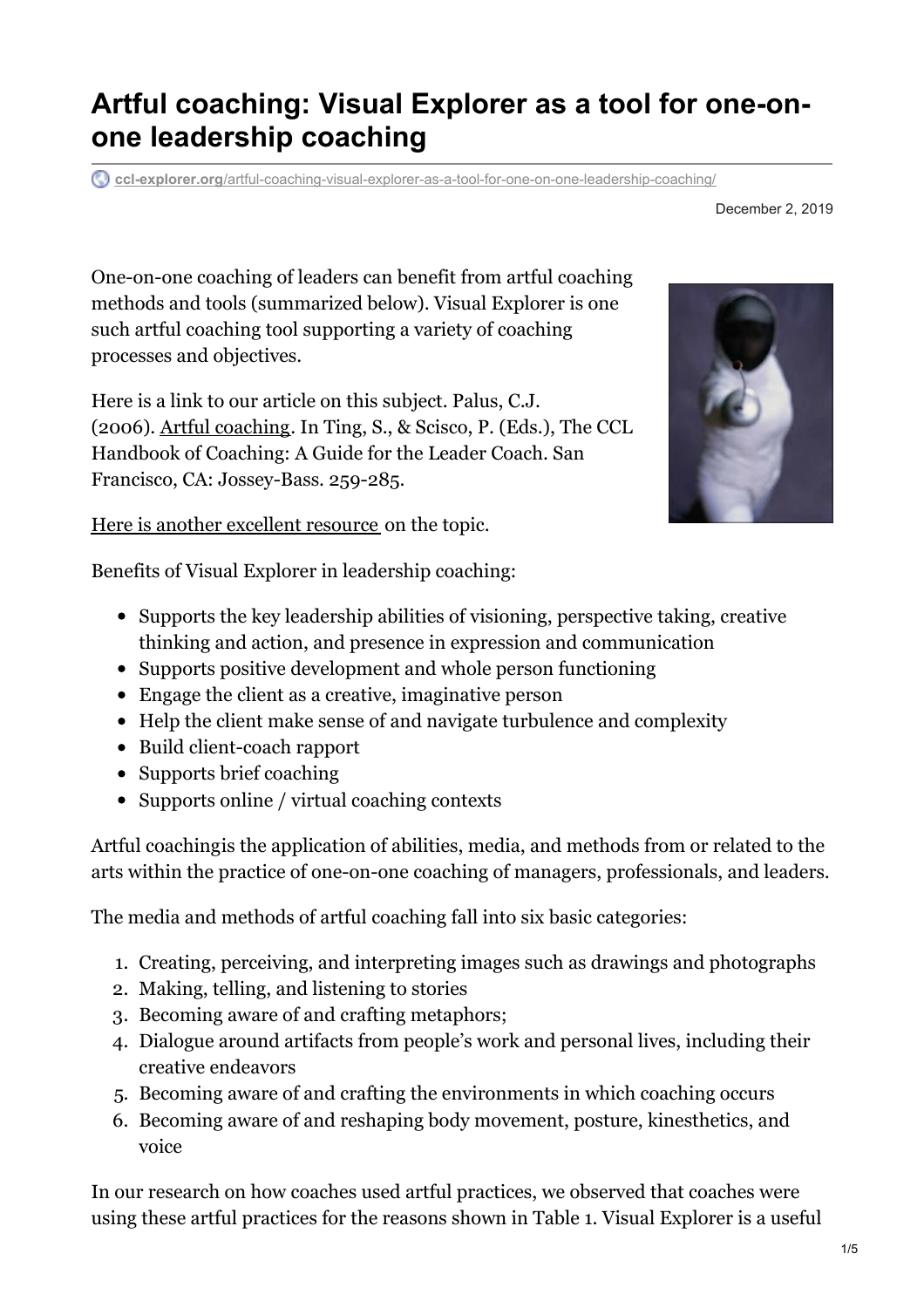tool within this range of artful coaching objectives.

Example Where are you?: A Presencing Exercise By Tzipi [Radonsky](http://societyofthevav.blogspot.com/2008/02/transformation-and-healing.html) Presence is the art of being in the moment: all distractions laid aside and the space cleared for the work



of coaching to happen. Coaching sometimes is only seen as getting "there." Often forgotten is that coaching is a process of being alive in the moment to what arises in total support of assisting the client in getting what they want. So there is all this wandering from Here to There that must happen. Each place must be defined through presence, as a process of noticing what is. During the session there needs to be an awareness of distractions and then making the choice to listen to the words, the rhythm, the pauses, the sighs. Through inquiry the coachee can be brought into the present moment so they can do their work. So we start with here and the first question can be: Where are you?

The coaching encounter below illustrates some key insights regarding presence during coaching.

- Help the coachee separate from where he or she is coming from. Clear the space, as the threshold is crossed into the coaching session.
- Ask: Where are you? Use images to explore the present. The move to the image and establish presence, rather than starting with a goal statement.

Consider this disguised case. Jim is Jo's coach. They had met once in person for a session, now they are doing a follow-up phone coaching session. Jo is a little late for the call. After greetings, Jim asks:

"Is there something that happened that made you late? Is there something going on for you that might want to get out of the way before we move into our time together?" "No" she said.

#### In this exchange Jim had sensed some unknownns and did not want to move forward without evoking presence. Jim then asks,

"Relax and take a few deep breaths … Close your eyes if that feels comfortable."

### Then Jim slowly led Jo through a brief guided reflection:

"Ok, Jo, I want you to ask yourself 'Where am I?' and respond, silently to yourself, in terms of the four worlds: Physically where are you … emotionally where are you … where are your thoughts ... and, where are you in connection with the mystery of life."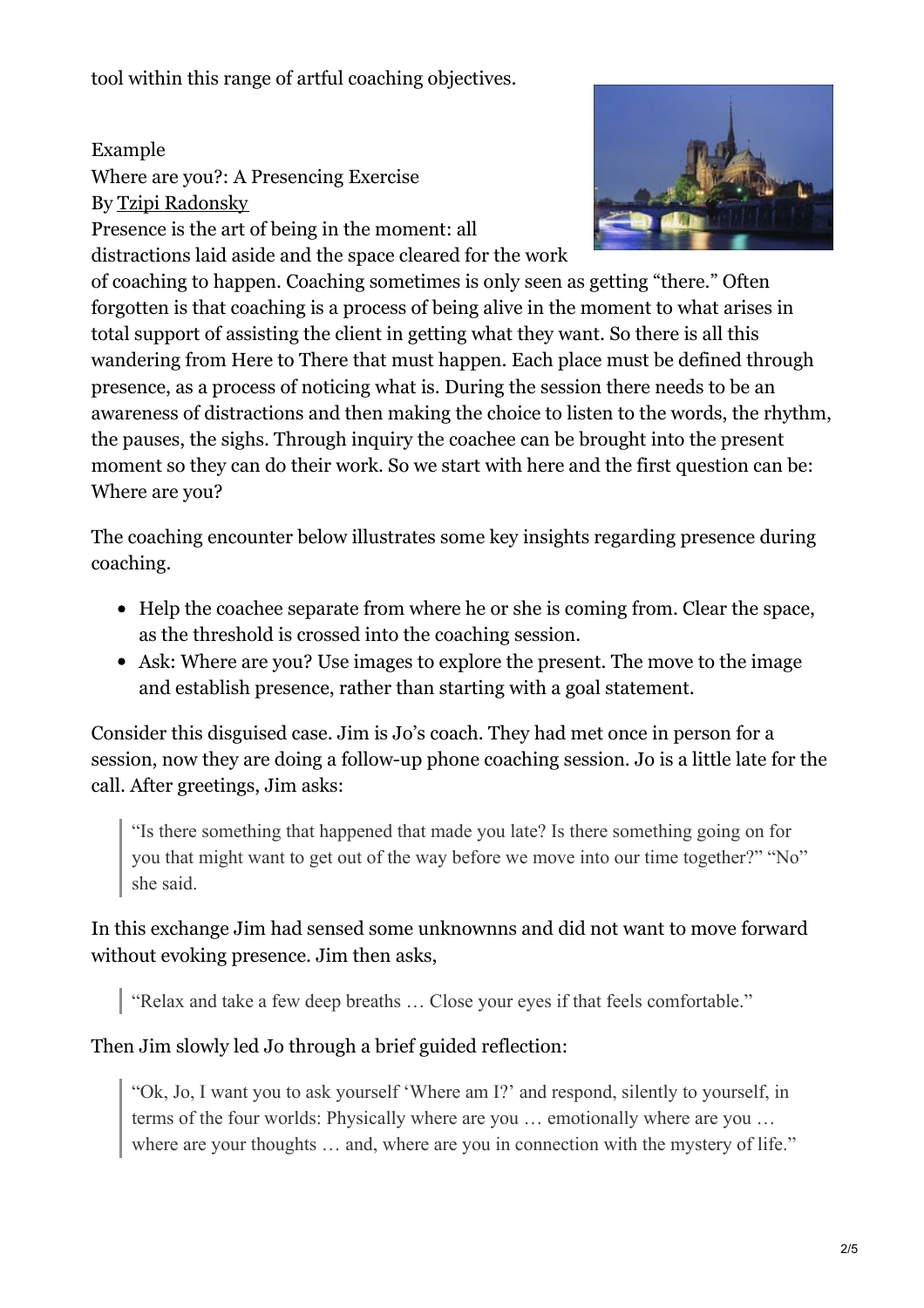In less than a minute she responded in each realm. Then Jim invited Jo to look at the set of Visual Explorer images they could both see on their computer screens. Jim asked the framing question:

"What is going on for you right now? Where are you?"

Jo picked two images, the fencer, and the cathedral. She described each image, then what it meant to her. Looking closely at these same images, Jim listened and asked questions to keep Jo focused on each image.

"I am feeling strong and courageous. The fencer is both out of focus, and focused. I am feeling both strong and vulnerable. Both graceful, and decisive."

Jo went on to talk about her sense of "do not fear." She described how she had recently begun looking at people with love and appreciations, and she could see the positive changes that had caused.

Now that Jo was able to describe where she is, Jim felt comfortable in approaching Jo to talk about where she wants to be going.

Table 1: Typical Objectives of Artful Coaching Practices

| Objective                                                         | Description                                                                                                                                                                                                          |
|-------------------------------------------------------------------|----------------------------------------------------------------------------------------------------------------------------------------------------------------------------------------------------------------------|
| Provide key                                                       | Artful methods are a way to promote leader qualities such as vision,                                                                                                                                                 |
| leadership                                                        | perspective taking, creative thinking and action, expression and                                                                                                                                                     |
| perspectives                                                      | communication, etc. "Business leaders have much more in common                                                                                                                                                       |
| and abilities                                                     | with artists  and other creative thinkers  . (Zaleznik, 1977)."                                                                                                                                                      |
| Engage the                                                        | Many coaches encounter ambivalence towards creativity and                                                                                                                                                            |
| client as a                                                       | imagination in the workplace, and choose to declare their support for                                                                                                                                                |
| creative,                                                         | these qualities in their clients, especially as tied to leadership and                                                                                                                                               |
| imaginative                                                       | whole-life issues. Also many clients are "stuck" in some way, and VE                                                                                                                                                 |
| person                                                            | can be used to get unstuck.                                                                                                                                                                                          |
| Help the<br>client<br>navigate<br>turbulence<br>and<br>complexity | Metaphors, stories, and images provide ways of engaging the<br>complex and often chaotic worlds the client is operating in. Data by<br>itself is not enough for representing meaningful connections and<br>patterns. |
| <b>Build</b>                                                      | Artful methods potentially lead to a deeper rapport with the client. This                                                                                                                                            |
| positive                                                          | is about being present, paying attention to, and resonating with a                                                                                                                                                   |
| client-coach                                                      | client's language, environment, artifacts, and physical being. Mutual                                                                                                                                                |
| relationships                                                     | vulnerability and trust are served.                                                                                                                                                                                  |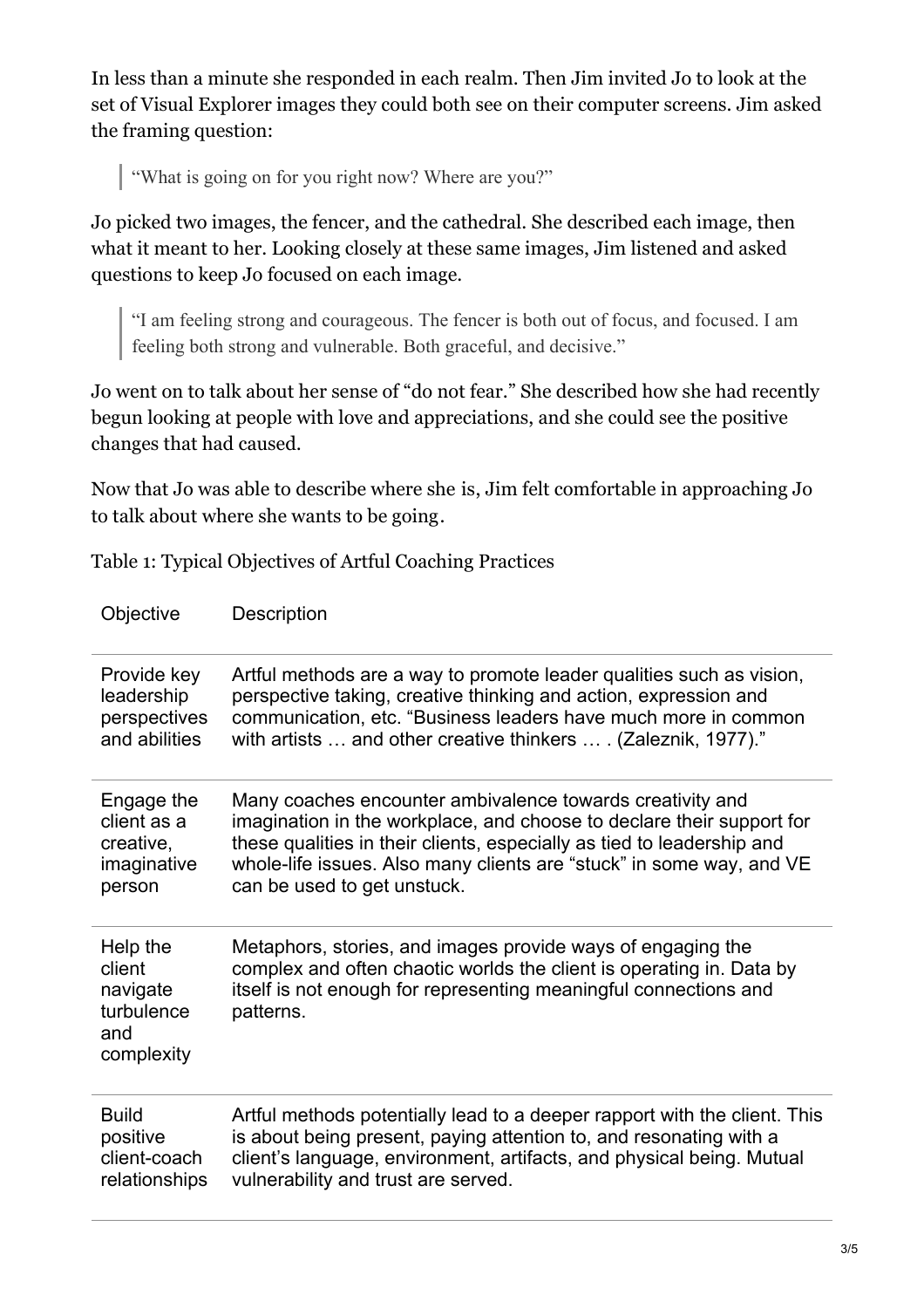| <b>Supports</b><br>positive<br>development<br>and whole<br>person<br>functioning                       | Coaching can shift from transactional to transformational, and one<br>needs more resources to do this Artful methods work from inner<br>recognition and integration, rather than a sense of "broken getting<br>fixed." Artful methods are seen as natural to whole people. "We as<br>humans talk and think naturally in metaphors, stories, and images."                        |
|--------------------------------------------------------------------------------------------------------|---------------------------------------------------------------------------------------------------------------------------------------------------------------------------------------------------------------------------------------------------------------------------------------------------------------------------------------------------------------------------------|
| Supports the<br>coaches<br>themselves                                                                  | Many coaches claim to feel more engaged and authentic when using<br>their artful approaches. Typically coaches have invented or adapted<br>methods resonant with their own talents. Some organizations with<br>coaching processes provide (in the words of one coach) "a specific<br>template on the coaching relationship," which some coaches find<br>restrictive and narrow. |
| <b>Brief or</b><br>distance<br>relationships<br>with some<br>coachees<br>requires<br>bolder<br>methods | Artful coaching provides some ways to quickly connect and deepen<br>reflection, presence, and shared meaning with clients. Distance<br>coaching (i.e. telephone) can benefit from methods for creating<br>shared imagery.                                                                                                                                                       |

## **Table 2: Three Levels of Artful Coaching**

| Levels of Artful<br>Coaching                                                                                                                                        | A: Coach                                                                                                                                                                           | <b>B: Coachee</b>                                                                                                                                                                         | C: Coaching Encounter                                                                                                                                                                                                                                             |
|---------------------------------------------------------------------------------------------------------------------------------------------------------------------|------------------------------------------------------------------------------------------------------------------------------------------------------------------------------------|-------------------------------------------------------------------------------------------------------------------------------------------------------------------------------------------|-------------------------------------------------------------------------------------------------------------------------------------------------------------------------------------------------------------------------------------------------------------------|
| Level 1:<br>Attention<br>(Entry)<br>Initiation of<br>relationship /<br>Beginner as<br>artful coach<br>Supporting<br>active<br>perception by<br>coach and<br>coachee | Coach "reads"<br>(pays careful<br>attention to) the<br>coachee, situation,<br>and environment by<br>listening and<br>looking for stories,<br>metaphors, images,<br>artifacts, etc. | The client is<br>supported in<br>paying attention<br>to ("reading")<br>self,<br>relationships,<br>and<br>environment,<br>using an<br>expanding<br>repertoire of<br>senses and<br>devices. | The context is one of<br>rapport building. The<br>environment provides<br>opportunities for each<br>party to pay attention.<br>The notion of artistry is<br>implicit rather then<br>explicit, and involves<br>attending to artifacts<br>rather than creating art. |